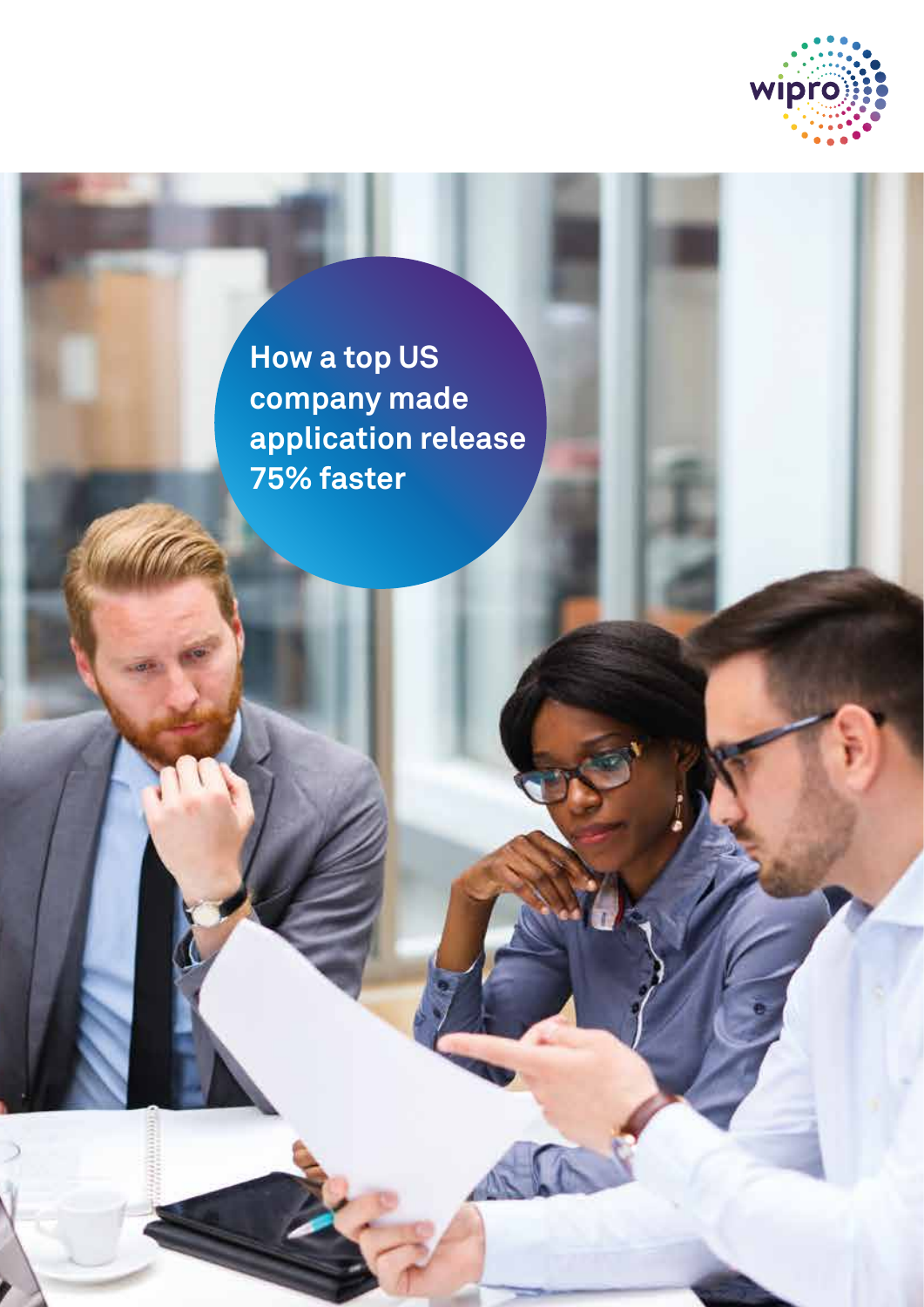**Client:** US-based Marketing Services Company

**Industry type:** Marketing

**Areas of operation:** Worldwide

**Products:** Multi-channel marketing solutions

**Client background Enterprise DevOps platform deployment reduces manual effort and time taken from product development to production, and enables better visibility and governance** 

### **Challenges**

The client's product development environment was plagued with multi-pronged challenges. Multiple versions of source code, lack of proper branching and versioning strategy, and inadequate continuous integration and continuous delivery practices led to high costs and maintenance.

In addition, extensive manual intervention was required due to lack of a standardized central source code repository and build automation, resulting in longer build time. Lack of end-to-end visibility along with manual deployments increased dependency on multiple teams, adversely affecting production release schedules.

## **Solution**

Wipro conducted in–depth discovery sessions with multiple teams to understand the existing process and technology limitations. This helped identify quick-win solution areas and demonstrate feasibility as well as ROI through proof of concept implementation.

As part of the transformation, Wipro implemented a centralized release orchestration platform leveraging Wipro Rapid Ops (Release Application Platform for Industrialized DevOps) framework, allowing the client to seamlessly orchestrate and integrate best of breed tools and technologies across the SDLC pipeline aligned with both current and future IT needs.

Wipro Rapid Ops service offers a unified platform to manage and orchestrate end-to-end application release lifecycle across the SDLC pipeline, across multiple platforms enabling business agility and faster time to market

Wipro helped the client define and build branching and merging standards thereby enabling them to automate build processes and achieve continuous feedback for every change in the code. The set-up included orchestration of the application release processes, automated deployment of release pipelines, and automation of repeatable tasks ensuring minimal hand-offs and dependency between teams.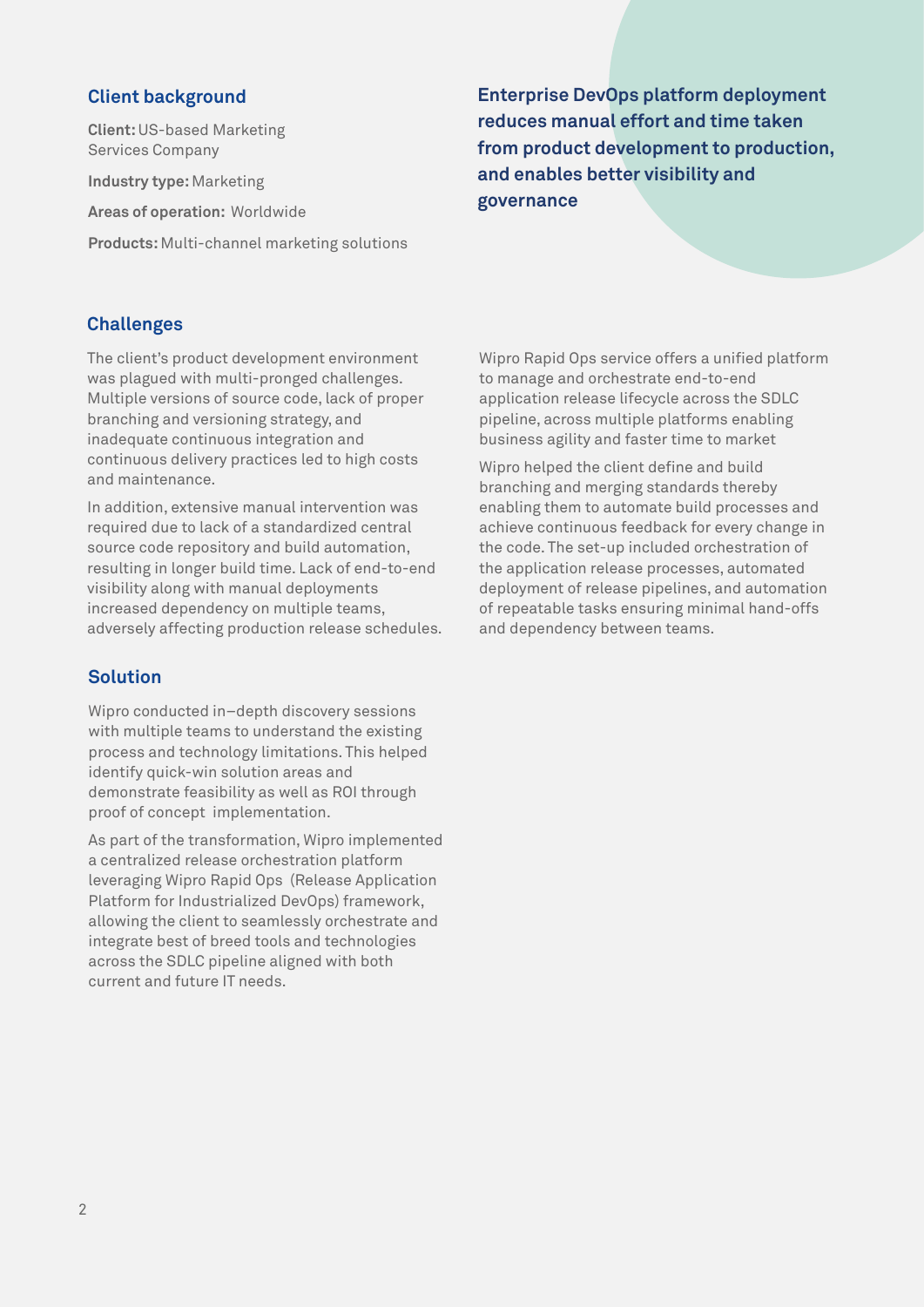# **Business impact**

The centralized release orchestration platform helped create efficient, predictable continuous delivery pipelines and automated the build and the deployment processes, enabling the client to



75% reduction in manual effort and time taken from development to production



35-40% reduction in error prone deployments

achieve better visibility, improved governance and faster time to market. It helped the client realize tangible benefits such as:



35% reduction in the cost of maintaining monthly releases



Better cost control and prioritization with a unified dashboard for scheduling and maintaining weekly releases



"Centralized release orchestration and automation of manual efforts were the key expectations of the enterprise DevOps transformation. The client was able to achieve better visibility, enhance agility and reduce manual effort by about 75% through centralized release orchestration."

**Harish Krishnan**  General Manager, Cloud Infrastructure Services, Wipro Limited